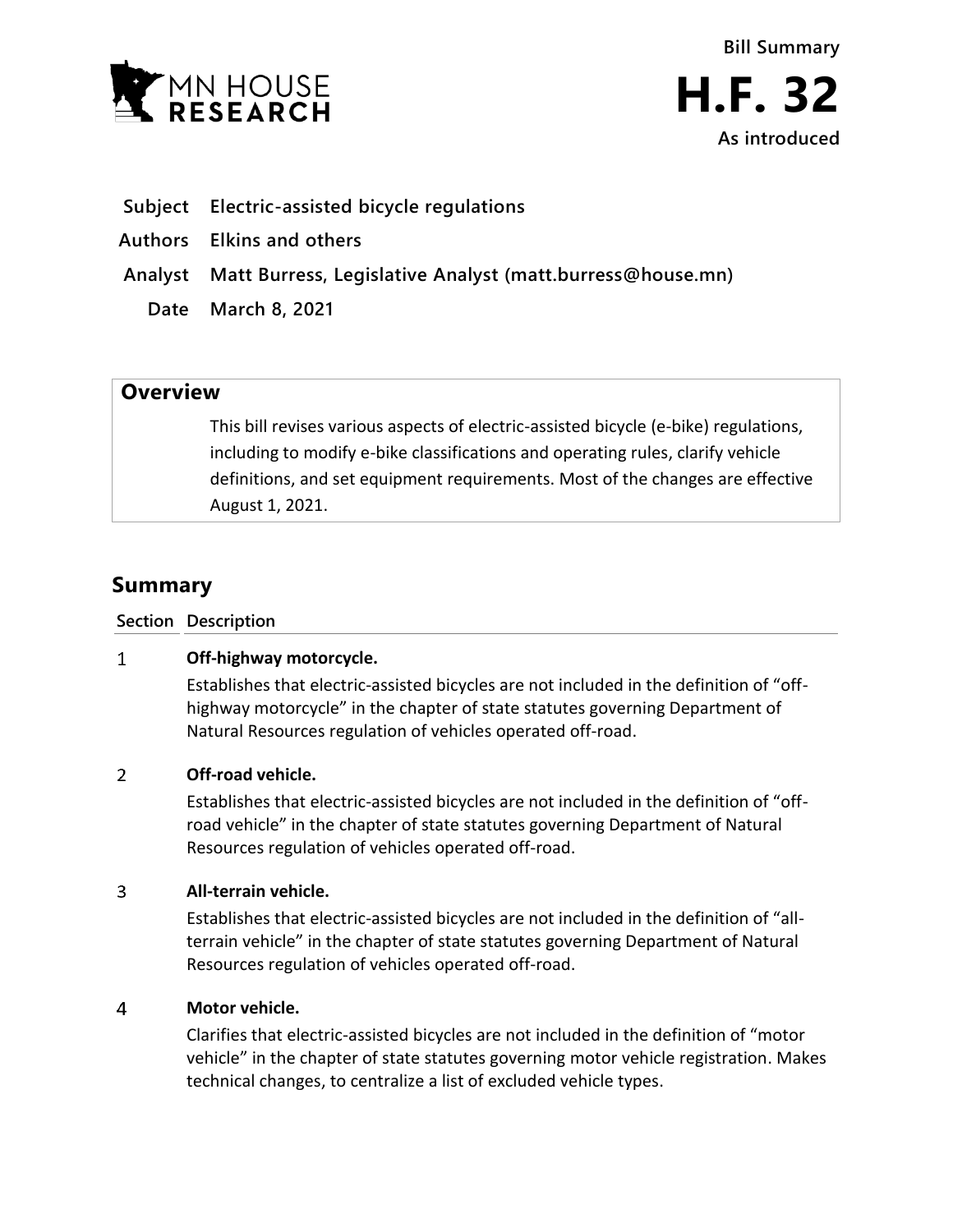### **Section Description**

#### 5 **Class 1 electric-assisted bicycle.**

Creates a classification of electric-assisted bicycle, "class 1," for e-bikes with a motor that only assists when the rider is pedaling and does not assist at speeds of 20 m.p.h. or higher.

#### 6 **Class 2 electric-assisted bicycle.**

Creates a classification of electric-assisted bicycle, "class 2," for e-bikes with a motor that can assist when the rider is not pedaling and does not assist at speeds of 20 m.p.h. or higher.

#### $\overline{7}$ **Class 3 electric-assisted bicycle.**

Creates a classification of electric-assisted bicycle, "class 3," for e-bikes with a motor that only assists when the rider is pedaling and does not assist at speeds of 28 m.p.h. or higher.

#### 8 **Electric-assisted bicycle.**

Revises the definition of electric-assisted bicycle, to reduce the maximum power capability of the motor (from 1,000 to 750 watts); require that the device fits the class 1, 2, or 3 category; and no longer reference federal regulations for motor vehicles (regulations for consumer products continue to apply).

#### 9 **Motor vehicle.**

Clarifies that electric-assisted bicycles are not included in the definition of "motor vehicle" in the chapter of state statutes governing traffic regulation.

#### 10 **Riding rules.**

Removes a provision permitting e-bike operation on roads and trails, which is replaced by similar authorization in a separate subdivision (see the next section).

#### 11 **Electric-assisted bicycle; riding rules.**

Establishes revised operating rules specifically for electric-assisted bicycles, including to (1) generally allow operation on roads and trails where nonmotorized bicycles are permitted, and (2) provide for restriction or regulation by state and local authorities under some circumstances.

#### 12 **Electric-assisted bicycle; equipment.**

Sets equipment requirements on electric-assisted bikes. This includes requiring: (1) ebike labeling by the manufacturer (effective January 1, 2022); (2) updated labeling by a person who modifies the e-bike motor capabilities; (3) that the motor disengages when braking; and (4) that a class 3 e-bike has a speedometer.